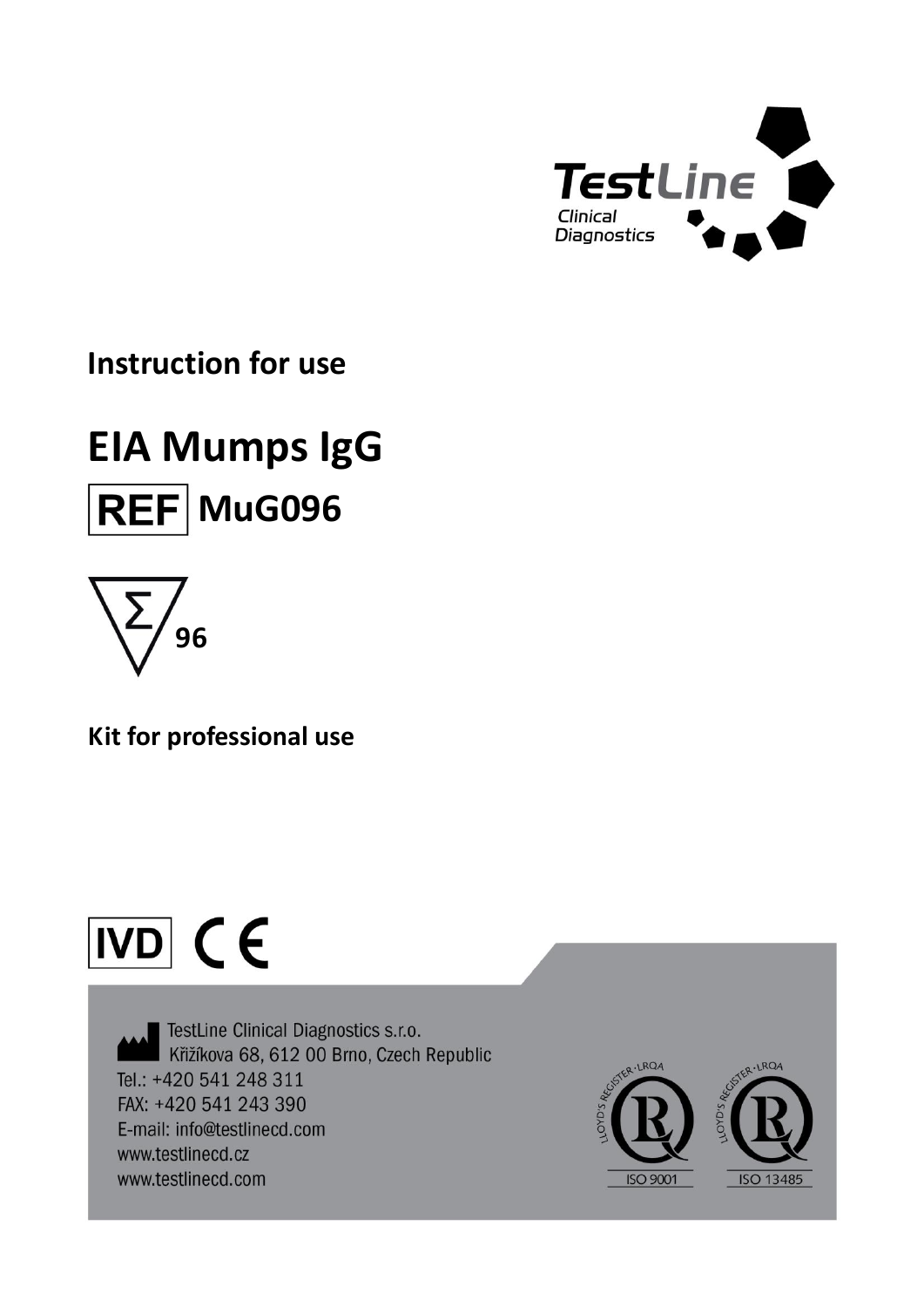# **CONTENT**

| $\mathbf{1}$            |  |
|-------------------------|--|
| $\mathbf{2}$            |  |
| 3                       |  |
| 4                       |  |
| 5                       |  |
| 6                       |  |
| $\overline{\mathbf{z}}$ |  |
| 8                       |  |
| 9                       |  |
|                         |  |
|                         |  |
|                         |  |
|                         |  |
|                         |  |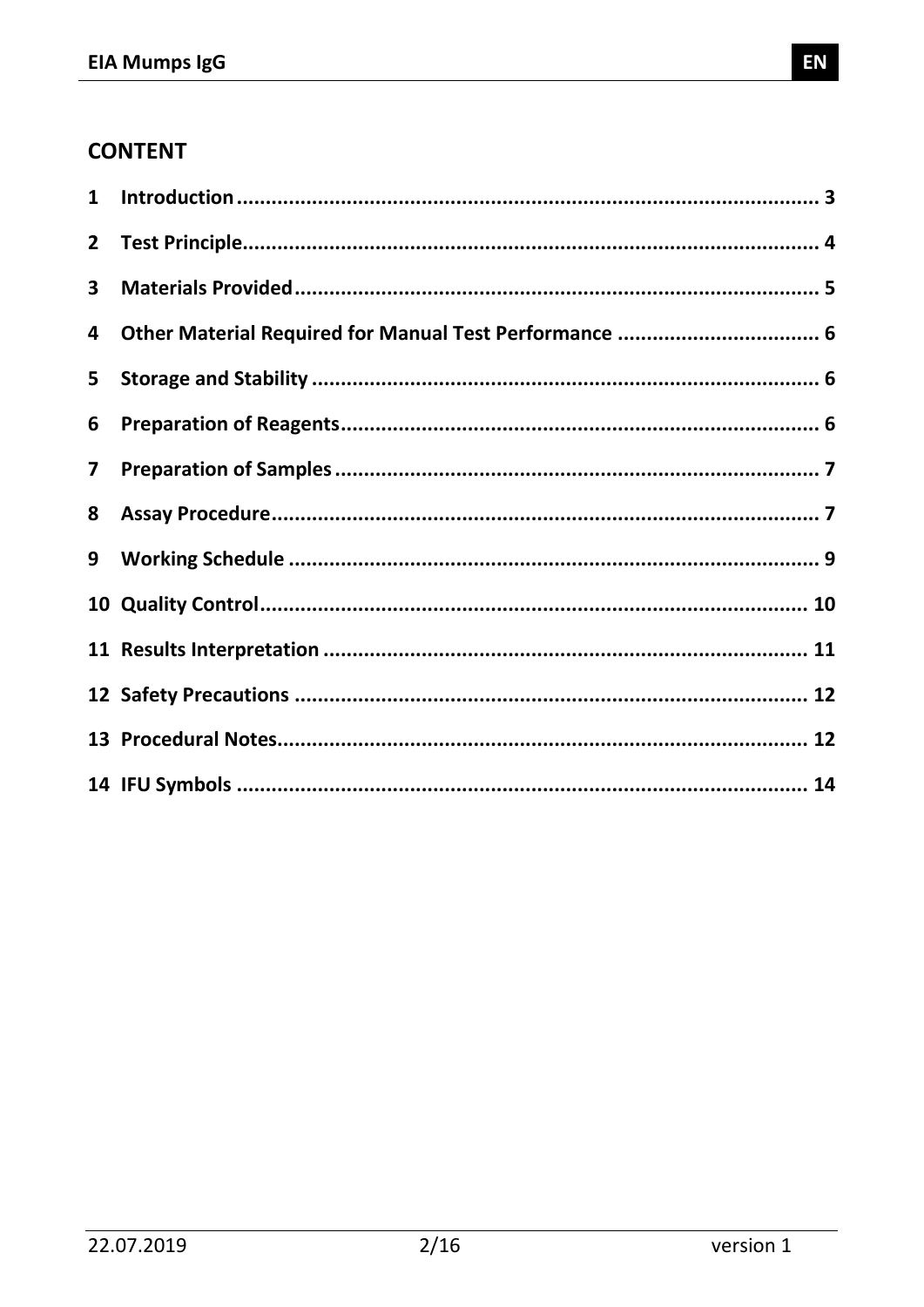# **Enzyme immunoassay for the detection of IgG antibodies to Mumps virus in human serum or plasma**

#### <span id="page-2-0"></span>**1 Introduction**

Mumps (parotitis epidemica) is an acute viral disease caused by an RNA virus from the *Paramyxoviridae* group.

Droplet-transmission is characteristic for the infections; saliva contaminated objects are less likely contributors to the spread of the disease. The disease occurs seasonally with the highest incidence in winter and spring, affecting mainly children aged 5-9 years and adolescents aged 15-19.

The incubation period of the disease is 2-3 weeks. The disease may occur asymptomatically, with relatively mild non-specific symptoms (loss of appetite, elevated body temperature, headache), especially in children. A typical symptom of mumps is one-sided or bilateral painful swelling of parotid salivary glands, possibly also sublingual or submandibular salivary glands. Complications of the disease are more common in adults, the most severe being aseptic meningitis, orchitis, oophoritis and otitis.

The main means of mumps prevention is general vaccination of children using MMR vaccine, whereas the parotitic component of the vaccine induces the production of antibodies in about 90% of the vaccinated individuals.

The diagnosis of mumps is based on clinical picture and laboratory tests. Laboratory diagnostics is performed by direct detection of infectious agents or by the determination of specific antibodies using ELISA. Upon infection, specific antibodies are produced within 3-10 days after the onset of clinical signs. While IgM and IgA antibodies disappear after a few weeks or months, IgG antibodies persist for a long time, usually for life. Significant increases in IgG antibody levels occur after vaccination, although titres of these antibodies are generally lower than after natural infection and may not persist for life. The determination of IgG antibody levels also serves as a control of vaccination effect.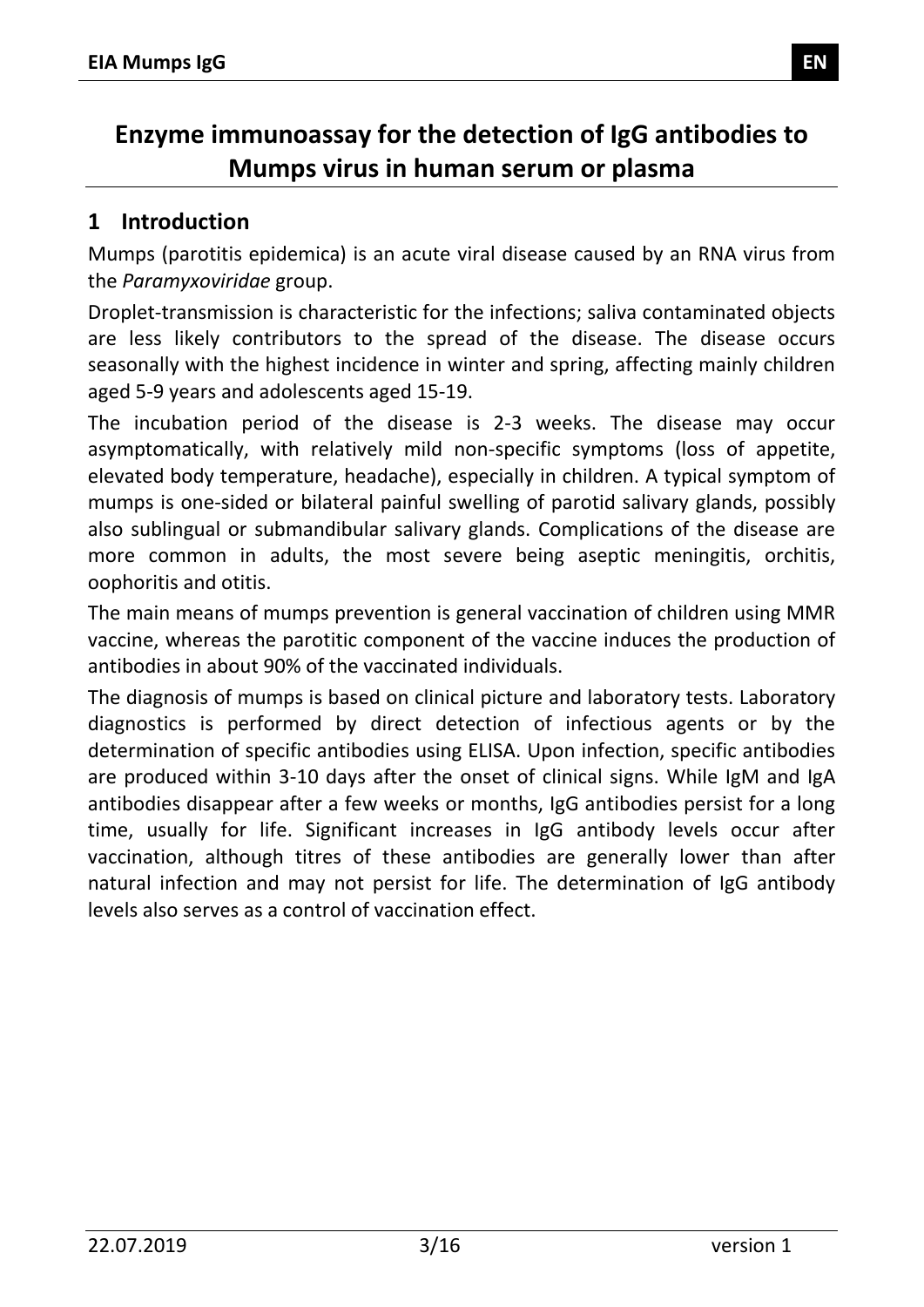#### <span id="page-3-0"></span>**2 Test Principle**

The kit is intended for detection of specific IgG antibodies in a sample by means of a sandwich type of the EIA method (i.e. a solid phase coated with specific antigen – antibody from the analysed sample – labelled antibody). The labelled antibody (conjugate) is an animal immunoglobulin fraction to human IgG conjugated with horseradish peroxidase. Peroxidase activity is determined in the test by a substrate containing TMB. Positivity is indicated when blue colour appears; after stopping solution has been added, blue changes to yellow. The yellow colour intensity is measured by a photometer at 450 nm, and it is proportional to the concentration of specific IgG antibodies in the sample.

#### **Antigen used**

Purified and inactivated native antigen with high content of specific immunodominant epitopes.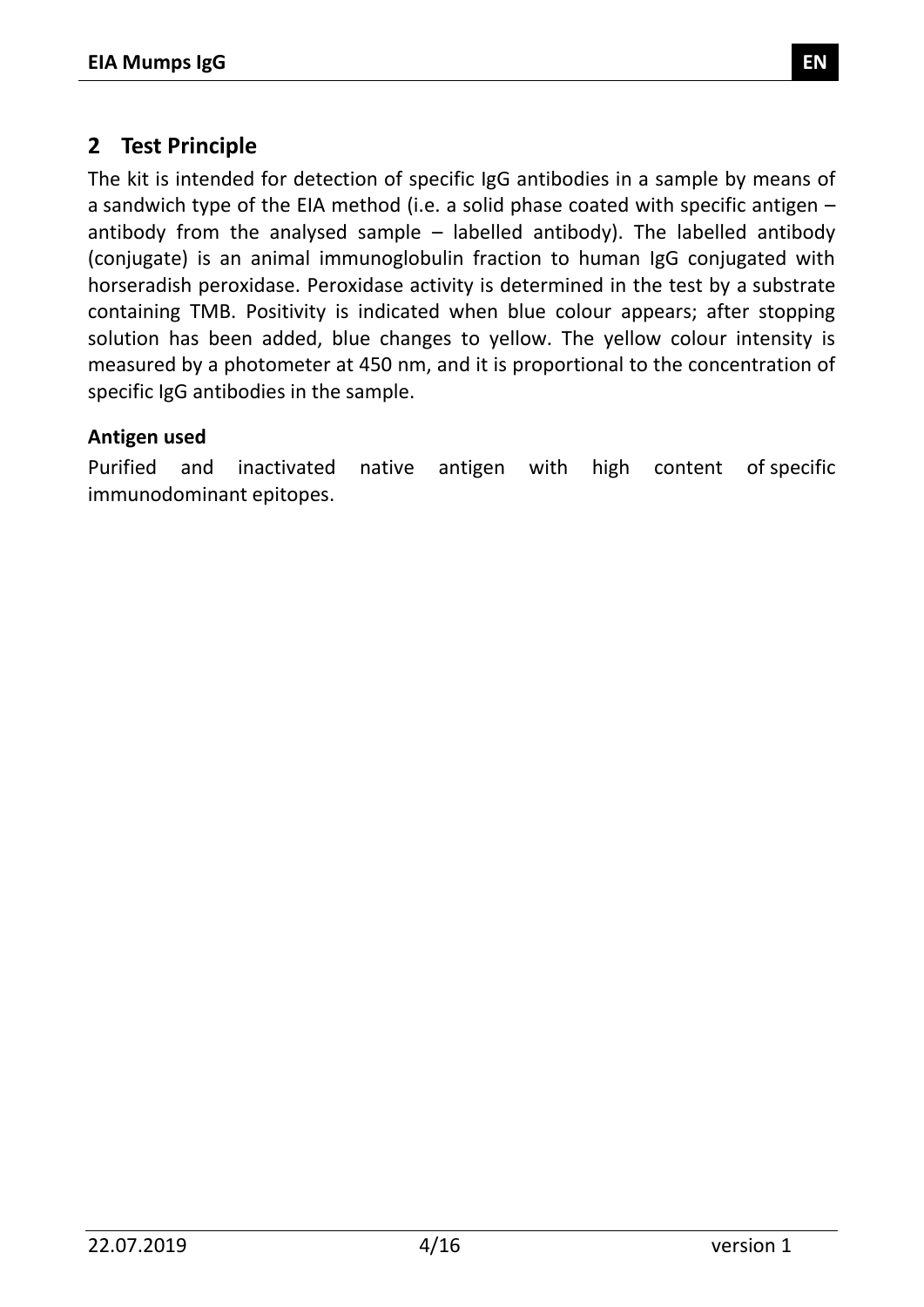# <span id="page-4-0"></span>**3 Materials Provided**

| <b>MICROPLATE</b>     | <b>Microtitre Plate</b>                                                                       | 1 pc              |
|-----------------------|-----------------------------------------------------------------------------------------------|-------------------|
|                       | coated with antigen, 12 x 8 wells in bag with<br>desiccant                                    |                   |
| CONTROL<br>$- CAL1 $  | <b>Negative Control (Calibrator 1) 5 U/ml</b>                                                 | $1 \times 2$ ml   |
|                       | Solution containing no specific human antibodies,<br>ready to use                             |                   |
| CUTOFF CAL2           | CUT-OFF (Calibrator 2) 20 U/ml                                                                | $1 \times 3$ ml   |
|                       | Solution containing specific human antibodies<br>in cut-off concentration, ready to use       |                   |
| $CONTROL   +   CAL3 $ | Positive Control (Calibrator 3) 80 U/ml                                                       | $1 \times 2$ ml   |
|                       | Solution containing specific human antibodies,<br>ready to use                                |                   |
| CAL4                  | Calibrator 4 (320 U/ml)                                                                       | $1 \times 2$ ml   |
|                       | Solution containing specific human antibodies,<br>ready to use                                |                   |
| <b>CONJUGATE</b>      | Conjugate                                                                                     | $1 \times 15$ ml  |
|                       | Solution containing peroxidase labelled animal<br>immunoglobulin to human IgG, ready to use   |                   |
| <b>DILUENT 2</b>      | <b>Sample Diluent 2</b>                                                                       | $1 \times 105$ ml |
|                       | Buffer with protein stabilisers, ready to use                                                 |                   |
| <b>SUBSTRATE 2</b>    | <b>TMB-Complete 2</b>                                                                         | $1 \times 15$ ml  |
|                       | Chromogenic substrate solution containing<br>TMB/H <sub>2</sub> O <sub>2</sub> , ready to use |                   |
| $WASH$ 20x            | <b>Wash Solution</b>                                                                          | $1 \times 75$ ml  |
|                       | 20x concentrated buffer                                                                       |                   |
| <b>STOP</b>           | <b>Stop Solution</b>                                                                          | $1 \times 15$ ml  |
|                       | Acid solution, ready to use                                                                   |                   |
|                       | <b>Instructions for use</b>                                                                   | 1 pc              |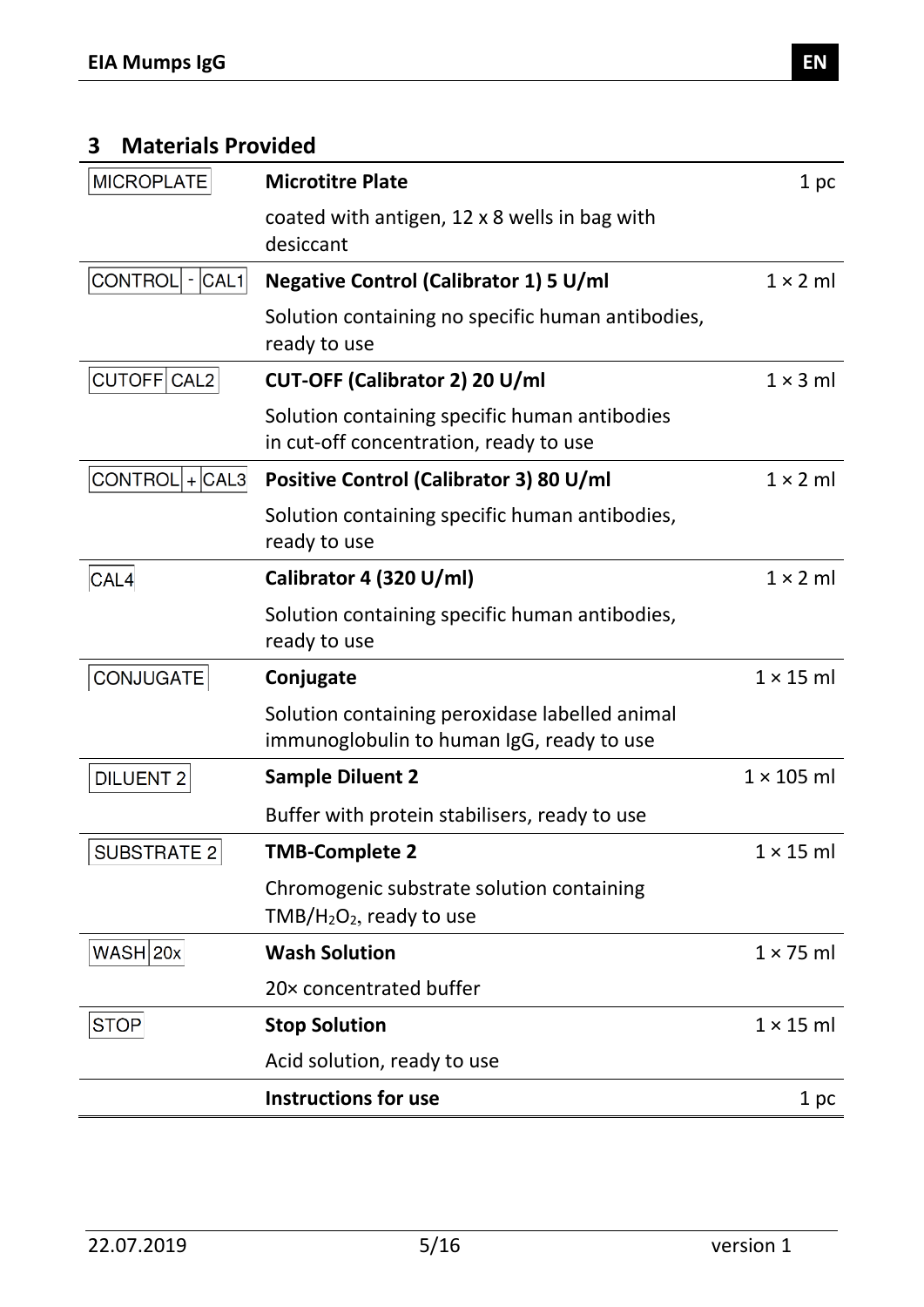# <span id="page-5-0"></span>**4 Other Material Required for Manual Test Performance**

Single and multichannel pipettes Disposable tips Microplate washer Timer Incubator (37°C) Microplate reader

# <span id="page-5-1"></span>**5 Storage and Stability**

Store the kit at +2°C to +8°C. Do not freeze. If the kit is stored as described, the labelled expiration date is valid. The expiration date is indicated on the package. The opened kit should be used within three months.

#### **Sample Preparation and Storage**

The following human body liquids can be used for testing: serum and citrate plasma. Anticoagulants in the plasma (except for citrate) as well as bacterially contaminated, haemolytic or chylous samples can affect the test results.

Samples can be stored at +2°C to +8°C for one week. For a longer period, store samples at -20°C. Diluted samples should be used as soon as possible.

# <span id="page-5-2"></span>**6 Preparation of Reagents**

Dilute the Wash Solution 1:20 (1 part of solution and 19 parts of distilled water); e.g. 75 ml of the concentrated Wash Solution + 1425 ml of distilled water.

Salt crystals might develop in the bottle with the concentrated Wash Solution. Prior to use, it is necessary to dissolve the crystals by warming the bottle in a water bath. The diluted Wash Solution is stable at +2°C to +8°C for one week.

The Controls and the Calibrators are supplied ready to use, do not dilute further!

The Conjugate is supplied ready to use, do not dilute further!

TMB-Complete is a one-component chromogenic substrate solution ready to use, do not dilute further!

#### **Interchangeability of reagents**

The Sample Diluent, TMB-Complete and the Avidity Solution are interchangeable in EIA kits of TestLine Clinical Diagnostics s.r.o., provided they have the identical numeric marking (e.g. Sample Diluent 2, Sample Diluent 3, etc.). The Stop Solution and the Wash Solution are universal in all kits.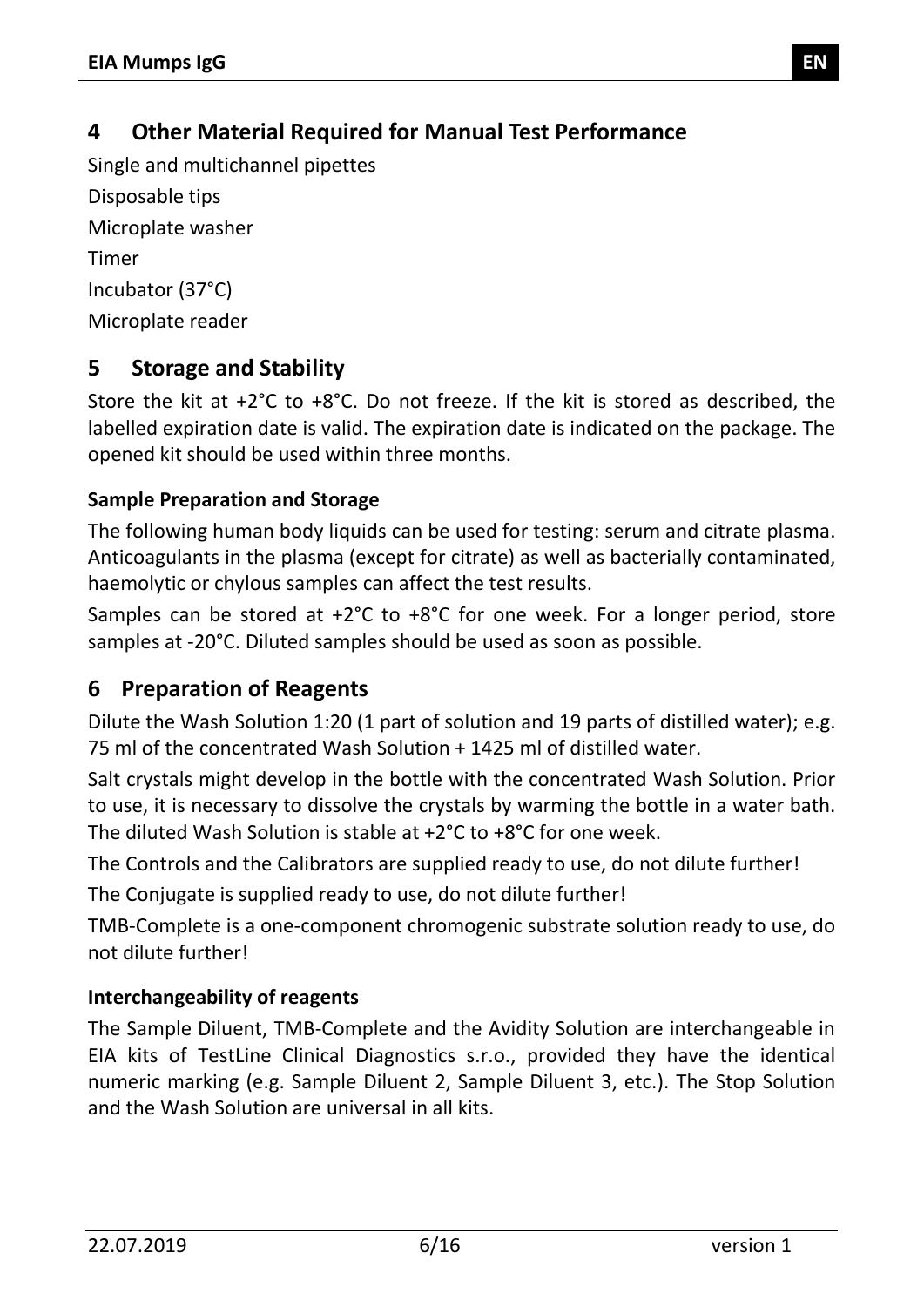#### <span id="page-6-0"></span>**7 Preparation of Samples**

Mix gently the Sample Diluent prior to use.

#### **Dilution of sera and plasma samples**

Dilute well mixed samples 1:101 with the Sample Diluent:

E.g.:  $10 \mu l$  of sample + 1 ml of the Sample Diluent

Mix well.

#### <span id="page-6-1"></span>**8 Assay Procedure**

Allow all reagents to come to room temperature and mix well. If you do not use a whole microplate, return unnecessary strips into the bag with desiccant. Seal the bag tightly and store at +2°C to +8°C. Keep dry!

1. Dispense the controls (calibrators) and the diluted samples according to the working schedule.

#### **Semiquantitative evaluation in Index of Positivity (IP)**

- Leave A1 well empty (blank).
- Pipette 100 µl of the Negative Control (Calibrator 1) into 1 well.
- Pipette 100 µl of CUT-OFF (Calibrator 2) into 2 wells.
- Pipette 100 µl of the Positive Control (Calibrator 3) into 1 well.
- Pipette 100 µl of the diluted samples (see Chapter Preparation of Samples) into the other wells.

#### **Quantitative evaluation in Units U/ml**

- Leave A1 well empty (blank).
- Pipette 100 µl of the Negative Control (Calibrator 1) into 1 well.
- Pipette 100 µl of CUT-OFF (Calibrator 2) into 2 wells.
- Pipette 100 µl of the Positive Control (Calibrator 3) into 2 wells.
- Pipette 100 μl of the Calibrator 4 into 2 wells.
- Pipette 100 µl of the diluted samples (see Chapter Preparation of Samples) into the other wells.
- 2. Cover the microplate with the lid and incubate at 37°C for 30 minutes.
- 3. Aspirate the content of the wells and wash 5× with the working strength Wash Solution. Fill the wells up to the edge. Finally, tap the inverted microplate thoroughly on an absorbent paper to remove solution remnants.
- 4. Pipette 100 µl of the Conjugate into all wells except A1 well.
- 5. Cover the microplate with the lid and incubate it at 37°C for 30 minutes.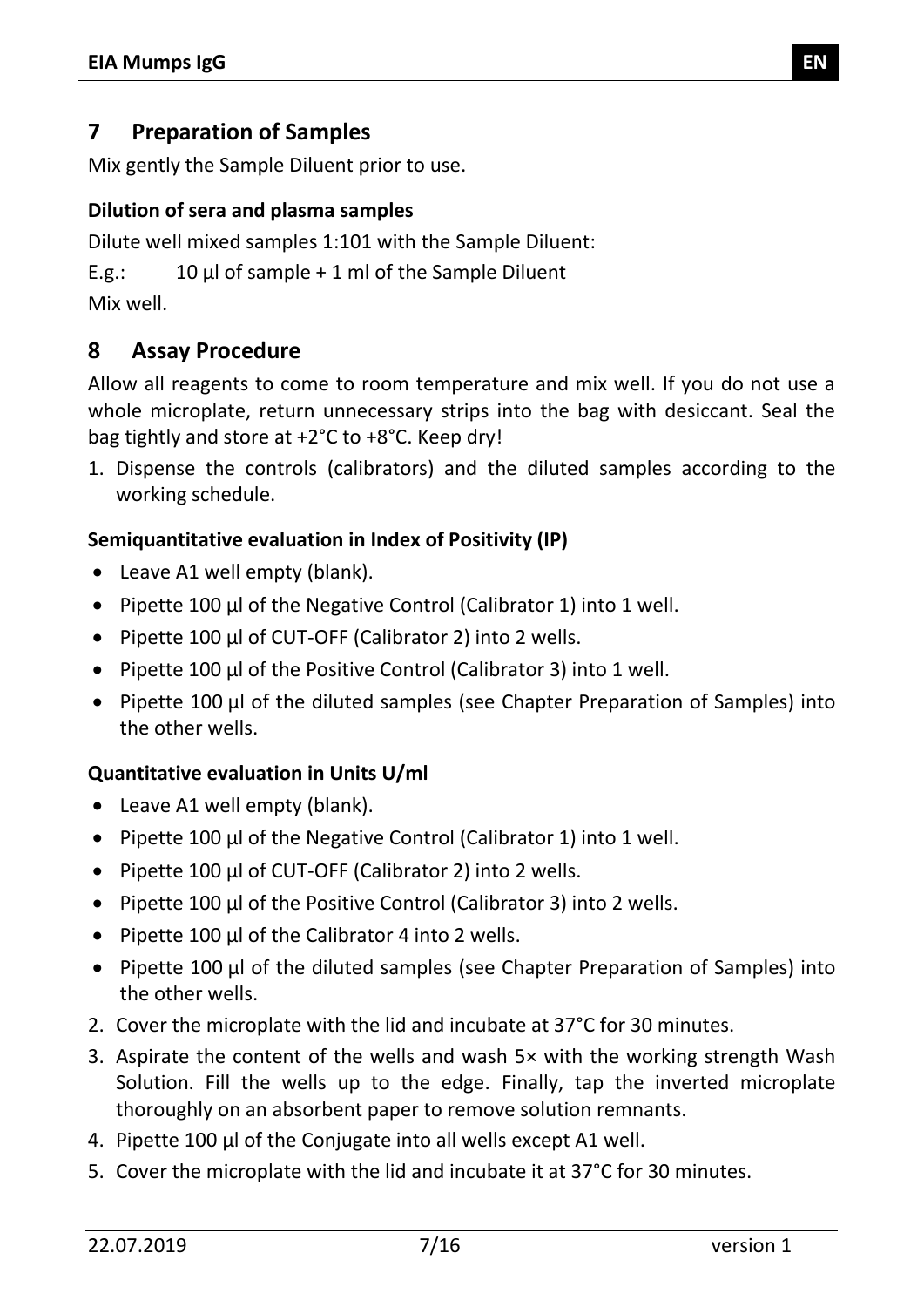- 6. Aspirate the content of the wells and wash 5× with the working strength Wash Solution. Fill the wells up to the edge. Finally, tap the inverted microplate thoroughly on an absorbent paper to remove solution remnants.
- 7. Pipette  $100 \mu l$  of TMB-Complete into all wells. Avoid contamination see Chapter Procedural Notes.
- 8. Cover the microplate with the lid and incubate at 37°C for 30 minutes. Keep out of light.
- 9. Stop the reaction by adding 100 µl of the Stop Solution in the same order and intervals as the substrate was added.
- 10.Read the colour intensity in wells against blank (A1 well) using photometer set to 450 nm. The absorbance should be read within 30 minutes after stopping the reaction.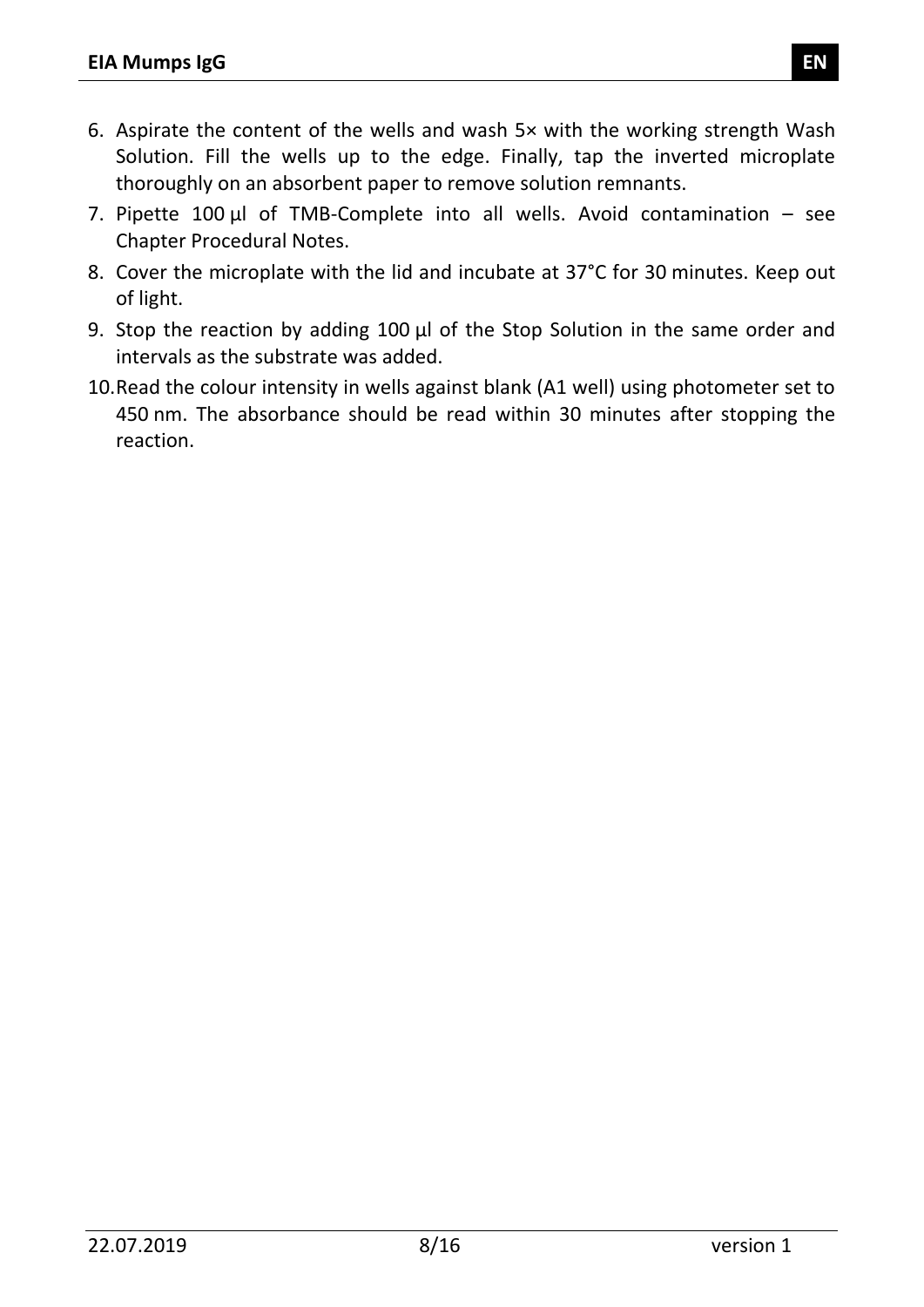#### <span id="page-8-0"></span>**9 Working Schedule**

Semiquantitative evaluation Quantitative evaluation Index of Positivity (IP) Units U/ml



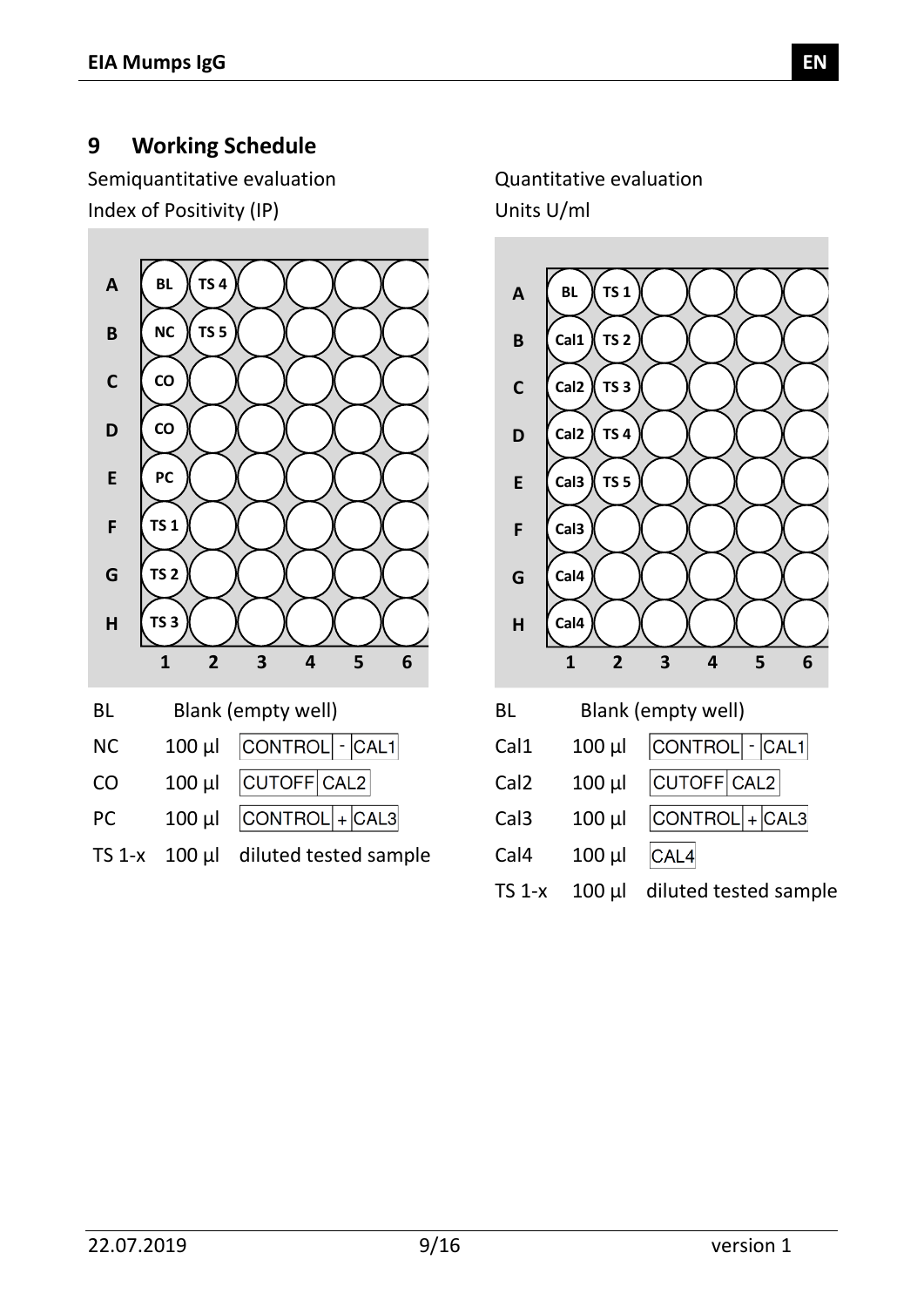#### <span id="page-9-0"></span>**10 Quality Control**

The test is valid if:

The absorbance of blank is lower than 0.150.

BLANK < 0.150

The absorbance of the Negative Control (Calibrator 1) is lower than half of the mean absorbance of CUT-OFF (Calibrator 2).

 $|CONTROL|$   $\cdot$   $|CAL1|$   $< 0.5 \times$   $|CUTOFF|CAL2|$ 

The mean absorbance of CUT-OFF (Calibrator 2) is within a range of 0.150 – 0.900.

 $0.150 < |CUTOFF|CAL2| < 0.900$ 

The absorbance of the Positive Control (Calibrator 3) is 1.5-fold higher than the mean absorbance of CUT-OFF (Calibrator 2).

 $\text{CONTROL}$  +  $\text{CAL3}$  > 1.5 ×  $\text{CUTOFF}$   $\text{CAL2}$ 

The absorbance of the Calibrator 4 is higher than the absorbance of the Positive Control (Calibrator 3).

 $\vert$ CONTROL $\vert$ + $\vert$ CAL3  $CAL4 >$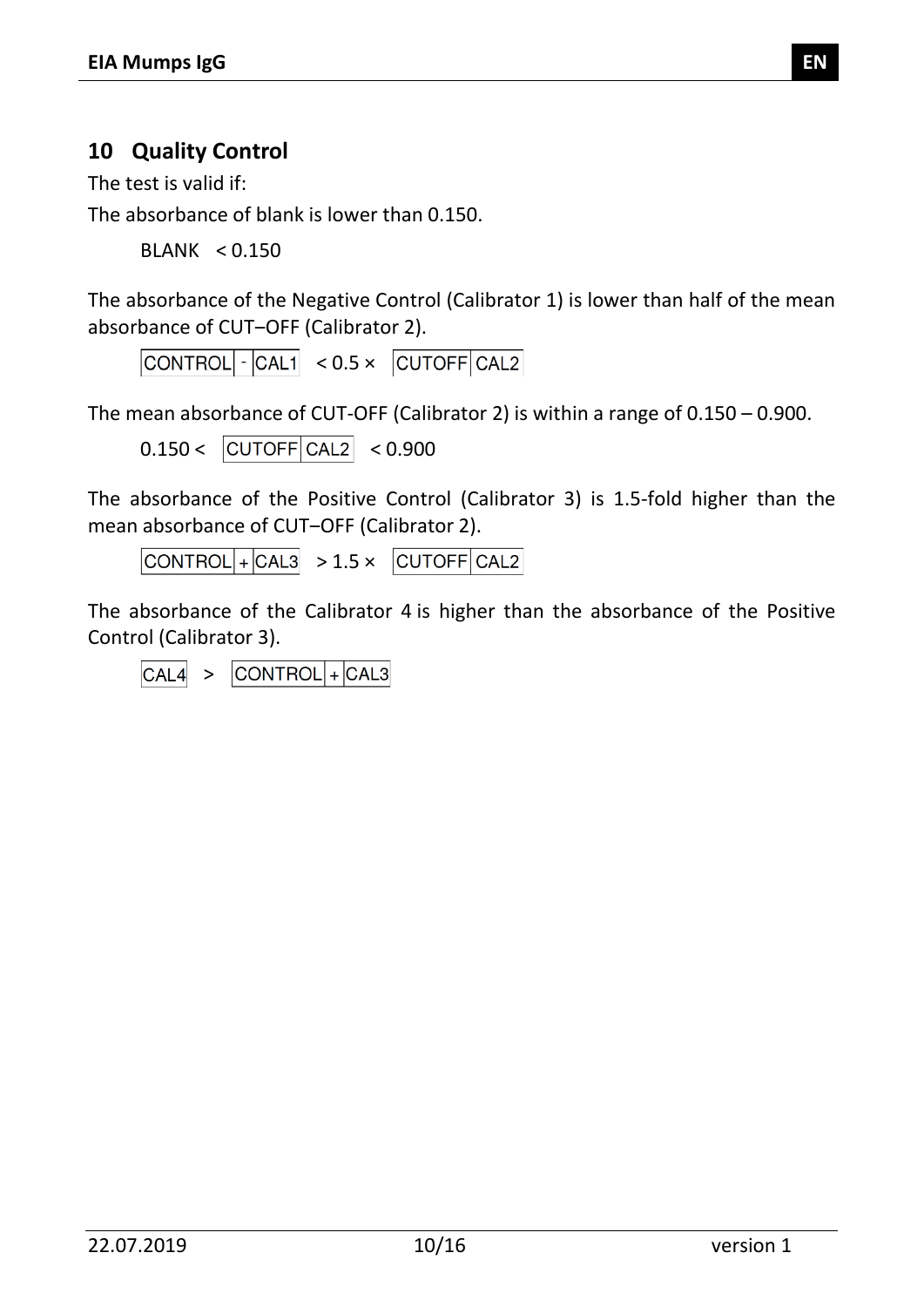#### <span id="page-10-0"></span>**11 Results Interpretation**

#### **Calculation of Index of Positivity (IP)**

Divide the absorbance of a tested sample by the mean absorbance of CUT-OFF

measured in the same test run:<br>**Absorbance of sample**<br>**ID** - -----Mean absorbance of CUT-OFF

Interpretation of the test results is described in [Table 1.](#page-10-1)

<span id="page-10-1"></span>

| Table 1 Interpretation of test results |  |  |
|----------------------------------------|--|--|
|----------------------------------------|--|--|

| <b>Index of Positivity</b><br>$(\mathsf{IP})$ | <b>Evaluation</b> |
|-----------------------------------------------|-------------------|
| lower than 0.9                                | negative          |
| 0.9 to 1.1                                    | borderline        |
| higher than 1.1                               | positive          |

Examination of borderline samples, i.e. samples with Index of Positivity from 0.9 to 1.1, should be repeated from a new sample collected after 2 to 6 weeks regarding to the disease specifics.

#### **Quantitative evaluation in Units (U/ml)**

Construct a calibration curve by plotting the concentration (X) of the calibrators in U/ml against the corresponding absorbance (Y). Construct the calibration curve by single point cross connection. Read the values of antibody level (U/ml) in samples from the calibration curve. Interpretation of the quantitative test results is described in [Table 2.](#page-10-2)

<span id="page-10-2"></span>**Table 2 Quantitative interpretation in Units (U/ml)**

| Antibody level (U/ml) | <b>Evaluation</b> |
|-----------------------|-------------------|
| lower than 18         | negative          |
| 18 to 22              | borderline        |
| higher than 22        | positive          |

Examination of borderline samples should be repeated from a new sample collected after 2 to 6 weeks regarding to the disease specifics.

Serological finding can be interpreted only in the context of results of other laboratory tests and patient clinical picture.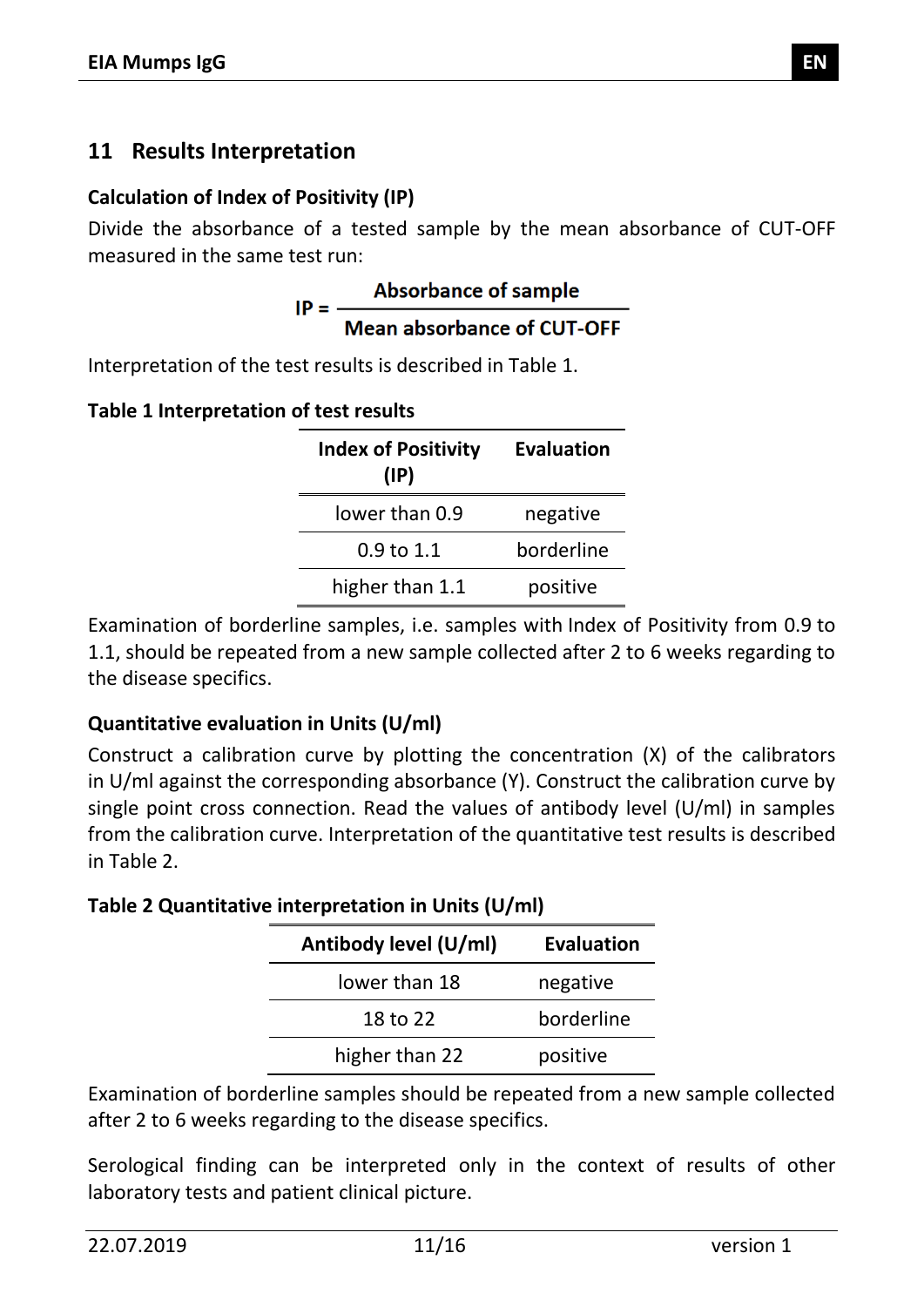#### <span id="page-11-0"></span>**12 Safety Precautions**

The kit is intended for in vitro diagnostic use only.

The sera used for controls were tested and found to be negative for HIV 1 and HIV 2, HBsAg, HCV, TPHA. In spite of this fact, they still need to be handled as potentially infectious materials.

Some reagents contain sodium azide, which is a toxic compound. Avoid contact with skin.

The Stop Solution contains diluted acid solution. Avoid contact with eyes and skin. It is necessary to observe the local safety rules and regulations.

#### **First aid**

In case of contact with eyes, flush with copious amount of water and seek medical assistance. In case of contact with skin and clothing, remove all the contaminated clothes. Wash the skin with soap and plenty of running water. In case of contact with solutions containing plasma or clinical samples, disinfect the skin. In case of accidental ingestion, flush the mouth with drinking water and seek medical assistance.

#### **Remnants disposal**

All the materials used for performing the test must be treated as potentially infectious due to the contact with biological materials. Therefore they need to be disposed together with biological waste.

#### **Expired kit disposal**

Disassemble the kit and dispose the components as biological material. Discard the packaging material as required by local regulations.

#### <span id="page-11-1"></span>**13 Procedural Notes**

In order to obtain reliable results, it is necessary to **strictly follow the Instructions for Use**. Always use clean preferably disposable tips and glassware.

**Microtitre Plate** – in order to prevent water condensation on the surface of the microplate, always allow the bag with the microplate to warm up to room temperature before opening.

**Wash Solution** – use high quality distilled water for preparing the working strength Wash Solution.

**Washing procedure** – keep to the prescribed number of wash cycles and fill the wells to the upper edge. The soak time (i.e. interval between two different wash cycles during which the wells stay filled up with the Wash Solution) should be approx. 30-60 seconds.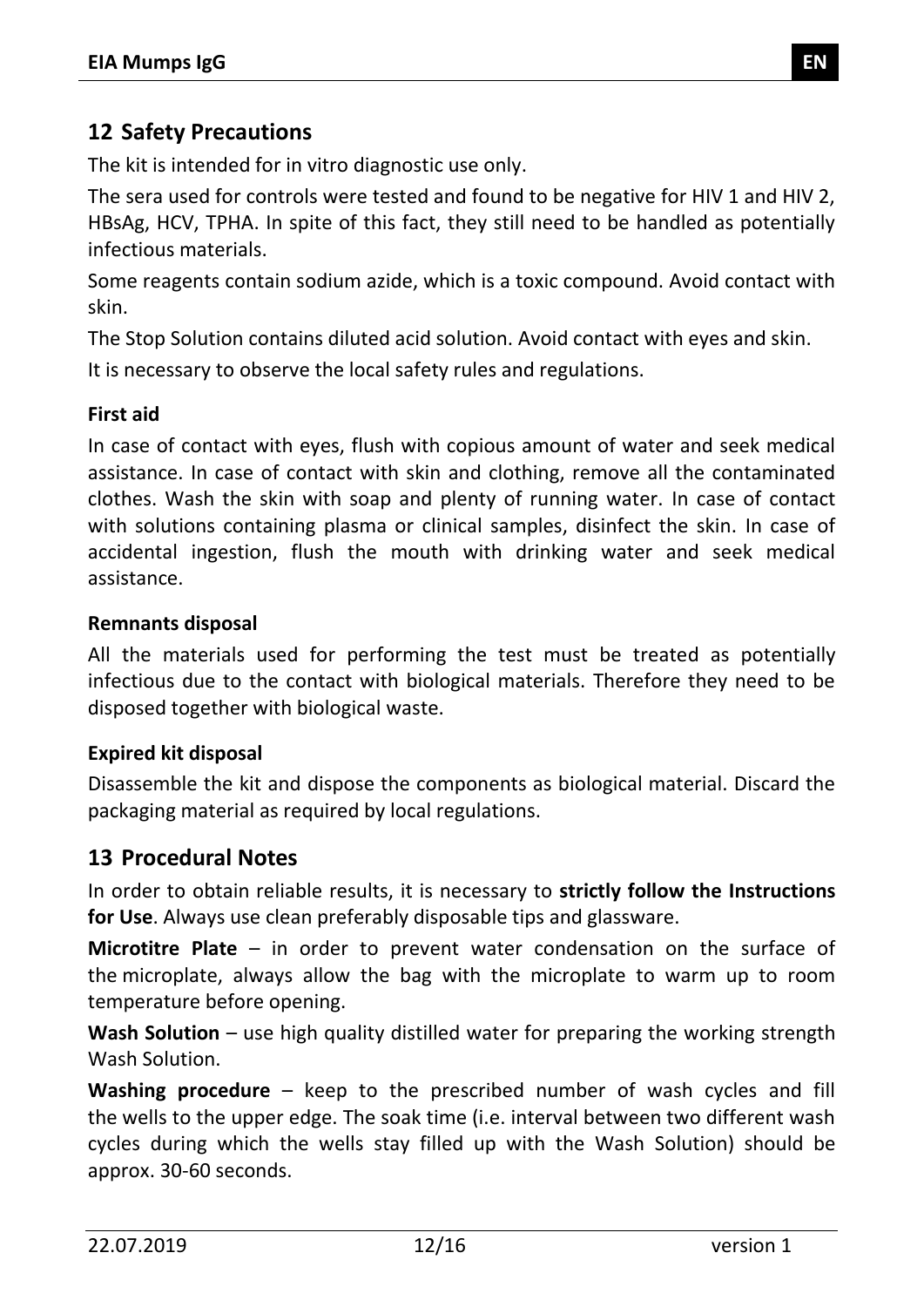**TMB-Complete** – the vessel used for multichannel pipetting should not be used for other reagents. Do not return the surplus TMB-Complete from the pipetting vessel into the vial.

Non-reproducible results might be caused by improper methodology as following:

- insufficient mixing of reagents and samples before use
- improper replacement of vial caps
- using the same tip for pipetting different reagents
- reagent exposure to excessive temperature; bacterial or chemical contamination
- insufficient washing or filling of the wells (the wells should be filled to the upper edge), improper aspiration of Wash Solution remnants
- contamination of the well edges with Conjugate or samples
- using reagents from different kit lots
- contact of reagents with oxidants, heavy metals and their salts

The kit might be used for sequential examinations. When preparing working strength solutions, use only the amount of reagents needed for the analysis.

The kit might be used in all types of automatic EIA analysers.

If necessary, TestLine Clinical Diagnostics s.r.o. can offer a certified modification of the Instructions for Use for the specific type of analyser.

#### **The producer cannot guarantee that the kit will function properly if the assay procedure instructions are not strictly adhered to.**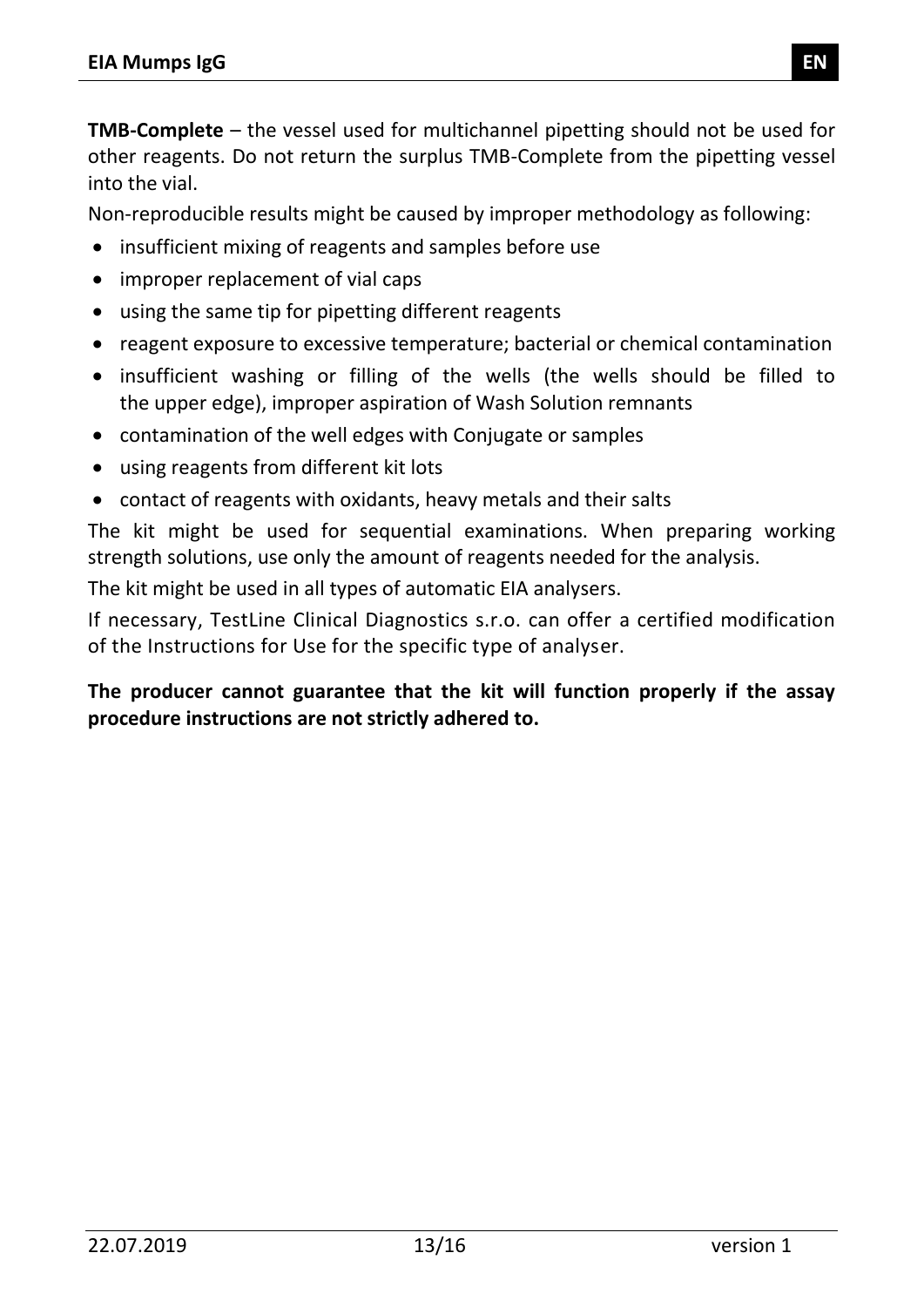#### <span id="page-13-0"></span>**14 IFU Symbols**

| $-8^{\circ}$ C<br>$2^{\circ}$ | <b>Temperature limitation</b>      |
|-------------------------------|------------------------------------|
|                               | Keep dry                           |
|                               | Expiry date                        |
| LO <sub>1</sub>               | Lot number                         |
|                               | Manufactured by                    |
|                               | <b>Consult instructions</b>        |
| <b>REF</b>                    | Catalogue number                   |
| ∑                             | Number of tests                    |
|                               | In vitro diagnostic medical device |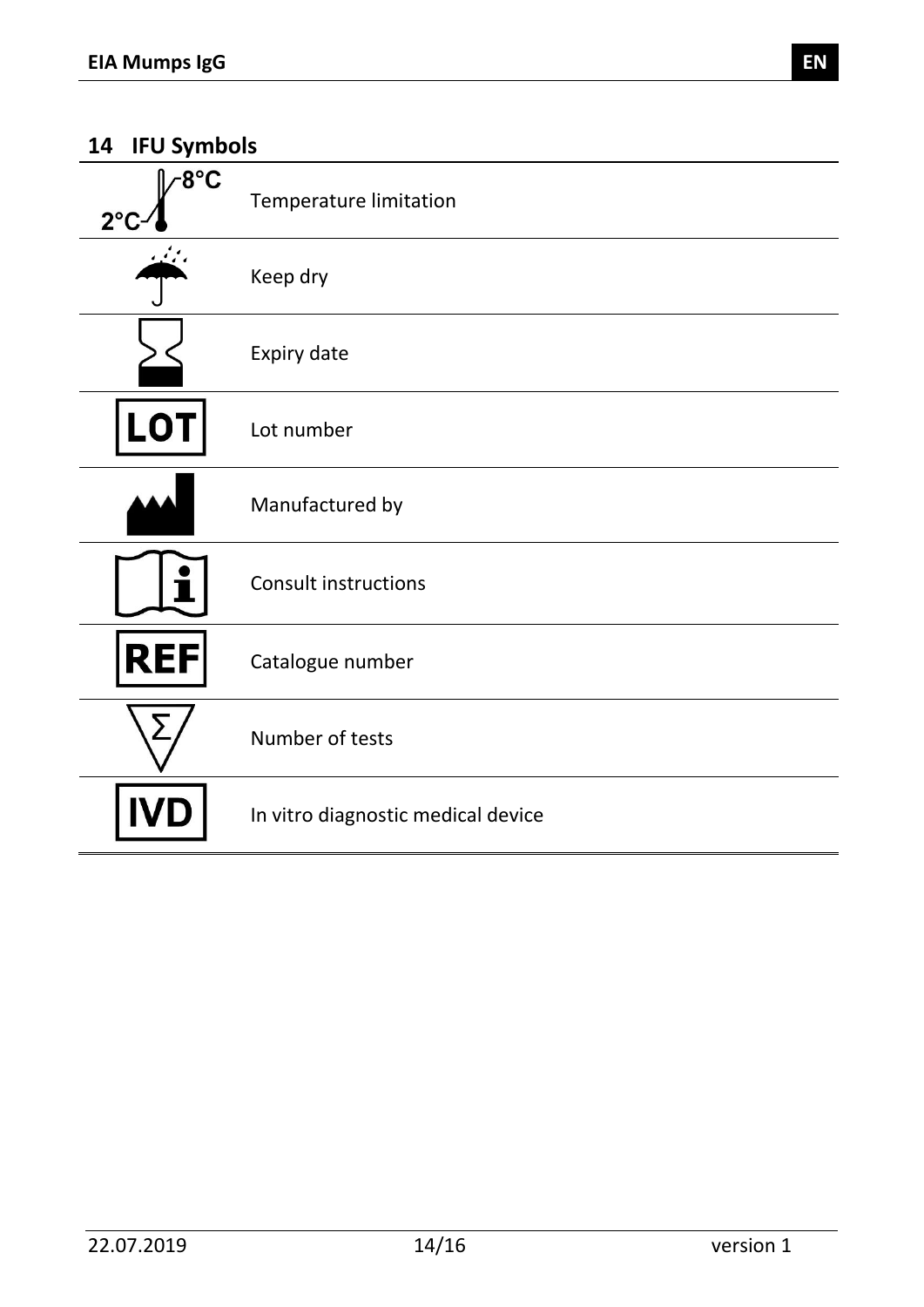**Notes**